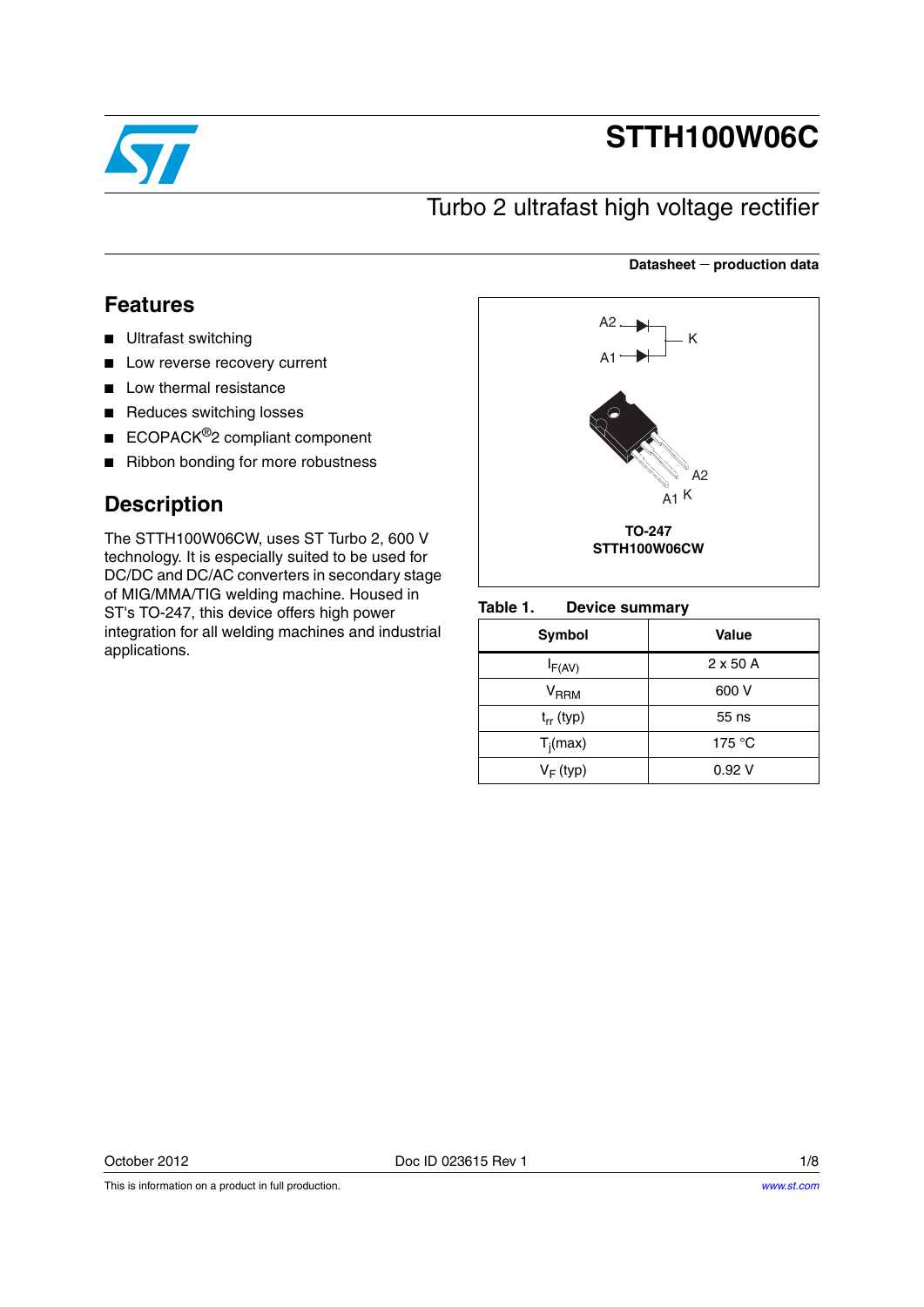## **1 Characteristics**

### Table 2. Absolute ratings (limiting values, at 25 °C, unless otherwise specified, **per diode)**

| Symbol                     | <b>Parameter</b>                        | Value                       | Unit       |     |   |
|----------------------------|-----------------------------------------|-----------------------------|------------|-----|---|
| <b>V<sub>RRM</sub></b>     | Repetitive peak reverse voltage         | 600                         |            |     |   |
| I <sub>F</sub> (RMS)       | Forward rms current                     | 75                          | A          |     |   |
|                            | Average forward current, $\delta = 0.5$ | $T_c = 135 °C$<br>Per diode |            | 50  | Α |
| IF(AV)                     |                                         | $T_c = 120^{\circ}$ C       | Per device | 100 |   |
| <sup>I</sup> FSM           | Surge non repetitive forward current    | 360                         | Α          |     |   |
| ${\mathsf T}_{\text{stg}}$ | Storage temperature range               | $-65$ to $+175$             | °C         |     |   |
| T,                         | Maximum operating junction temperature  | $+175$                      | °C         |     |   |

#### Table 3. **Thermal resistance**

| Symbol        | <b>Parameter</b> | <b>Value</b> | Unit |                 |
|---------------|------------------|--------------|------|-----------------|
|               | Junction to case | Per diode    | 0.55 | $\degree$ C / W |
| $R_{th(j-c)}$ |                  | Total        | 0.35 |                 |
| $R_{th(c)}$   | Coupling         |              | 0.15 | $\degree$ C / W |

When diodes 1 and 2 are used simultaneously:

T<sub>j</sub>(diode 1) = P(diode 1) x R<sub>th(j-c)</sub>(per diode) + P(diode 2) x R<sub>th(c)</sub>

| Symbol               | <b>Parameter</b>                    | <b>Test conditions</b> |                              | Min. | Typ. | Max. | Unit |
|----------------------|-------------------------------------|------------------------|------------------------------|------|------|------|------|
| $I_R$ <sup>(1)</sup> | Reverse leakage current             | $T_i = 25 °C$          |                              |      |      | 20   |      |
|                      | $T_i = 125 °C$                      | $V_R = V_{RRM}$        |                              | 20   | 200  | μA   |      |
|                      | $V_F^{(2)}$<br>Forward voltage drop | $T_i = 25 °C$          | $I_F = 50A$<br>$I_F = 100 A$ |      |      | 1.45 |      |
|                      |                                     | $T_i = 150 °C$         |                              |      | 0.92 | 1.15 | v    |
|                      |                                     | $T_i = 25 °C$          |                              |      |      | 1.65 |      |
|                      |                                     | $T_i = 150 °C$         |                              |      | 1.15 | 1.45 |      |

Table 4. Static electrical characteristics (per diode)

1. Pulse test:  $t_p = 5$  ms,  $\delta < 2\%$ 

2. Pulse test:  $t_p = 380 \text{ }\mu\text{s}, \delta < 2\%$ 

To evaluate the conduction losses use the following equation:

 $P = 0.85 \times I_{F(AV)} + 0.006 I_{F}^{2}$ <sub>(RMS)</sub>

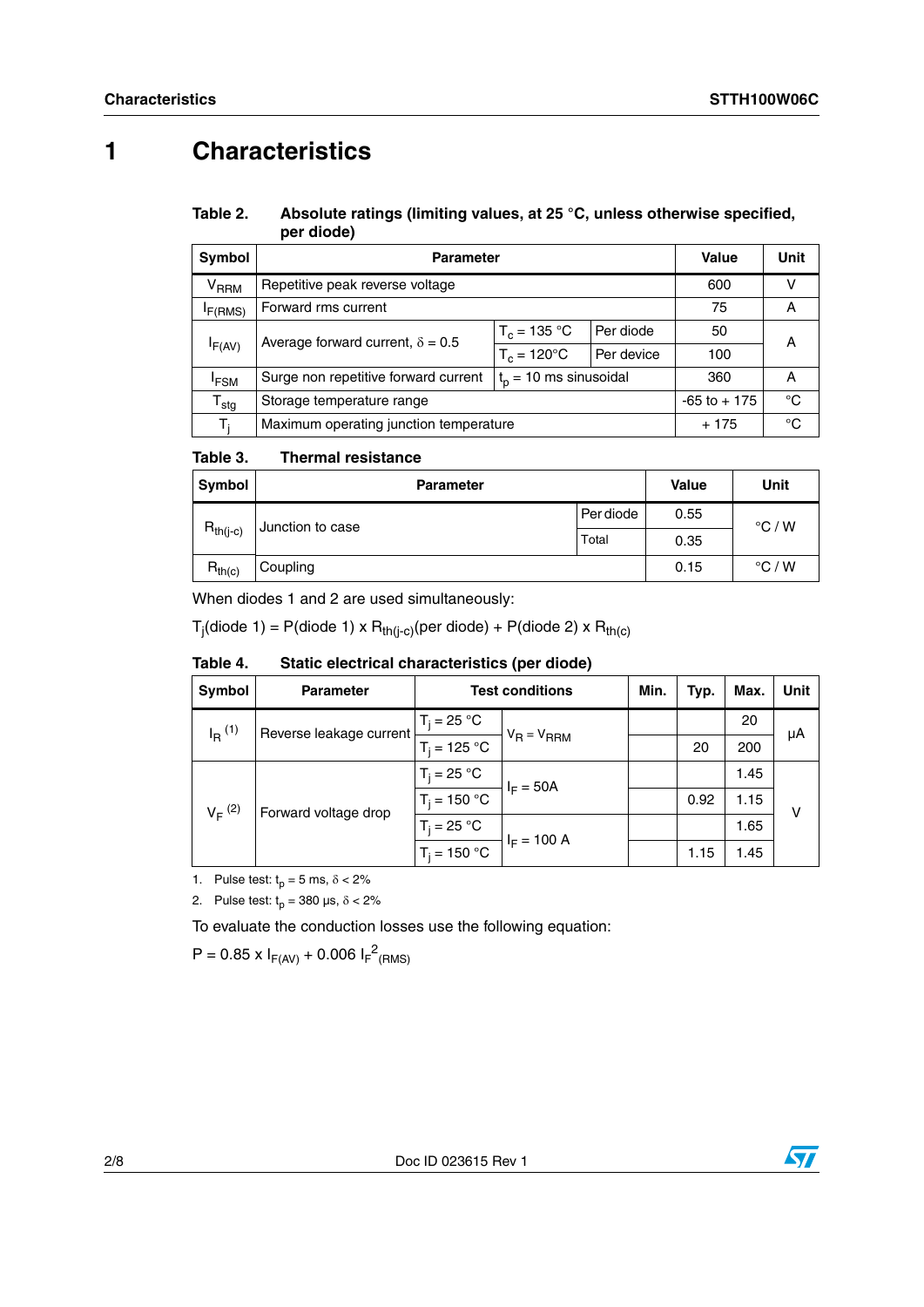| Symbol   | <b>Parameter</b>         | <b>Test conditions</b> |                                                            |  | Typ. | Max. | Unit |
|----------|--------------------------|------------------------|------------------------------------------------------------|--|------|------|------|
| 'RM      | Reverse recovery current |                        |                                                            |  | 30   | 40   | A    |
| $Q_{RR}$ | Reverse recovery charge  | $T_i = 125 °C$         | $I_F$ = 50 A, $V_R$ = 400 V<br>$dl_F/dt = -200$ A/ $\mu s$ |  | 3700 |      | nC   |
| Sfactor  | Softness factor          |                        |                                                            |  | 0.3  |      |      |
| $t_{rr}$ | Reverse recovery time    | $T_i = 25 °C$          | $I_F = 1$ A, $V_R = 30$ V<br>$dl_F/dt = -100$ A/ $\mu s$   |  | 55   | 75   | ns   |
| tfr      | Forward recovery time    | $T_i = 25 °C$          | $I_F = 50$ A, $V_{FR} = 1.0$ V                             |  |      | 200  | ns   |
| $V_{FP}$ | Forward recovery voltage | $T_i = 25 °C$          | $dl_F/dt = 200$ A/ $\mu s$                                 |  | 1.3  | 2    | v    |

**Table 5. Dynamic electrical characteristics (per diode)**

 **Figure 1. Average forward power dissipation versus average forward current (per diode)**





**Figure 3. Relative variation of thermal impedance junction to case versus pulse duration**



versus dl<sub>F</sub>/dt (typical values, per **diode)**

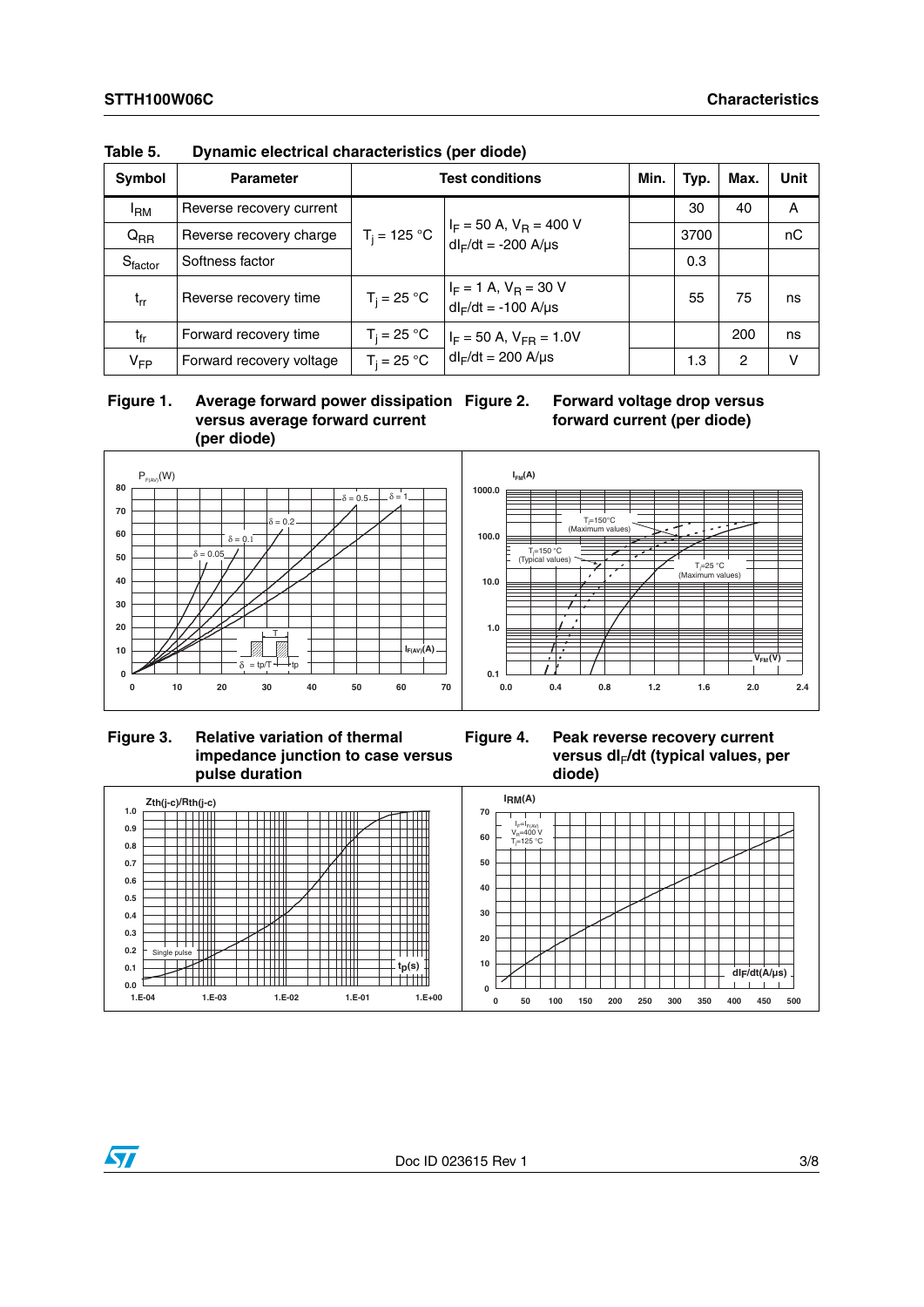### Figure 5. Reverse recovery time versus dl<sub>F</sub>/dt **(typical values, per diode)**



 **Figure 7. Reverse recovery softness factor**  versus dl<sub>F</sub>/dt (typical values, per **diode)**



**Figure 6. Reverse recovery charges versus dI**F**/dt (typical values, per diode)**

**Figure 8. Relative variation of dynamic parameters versus junction temperature**



 **Figure 9. Transient peak forward voltage**  versus dl<sub>F</sub>/dt (typical values, per **diode)**



Figure 10. Forward recovery time versus dl<sub>F</sub>/dt **(typical values, per diode)**



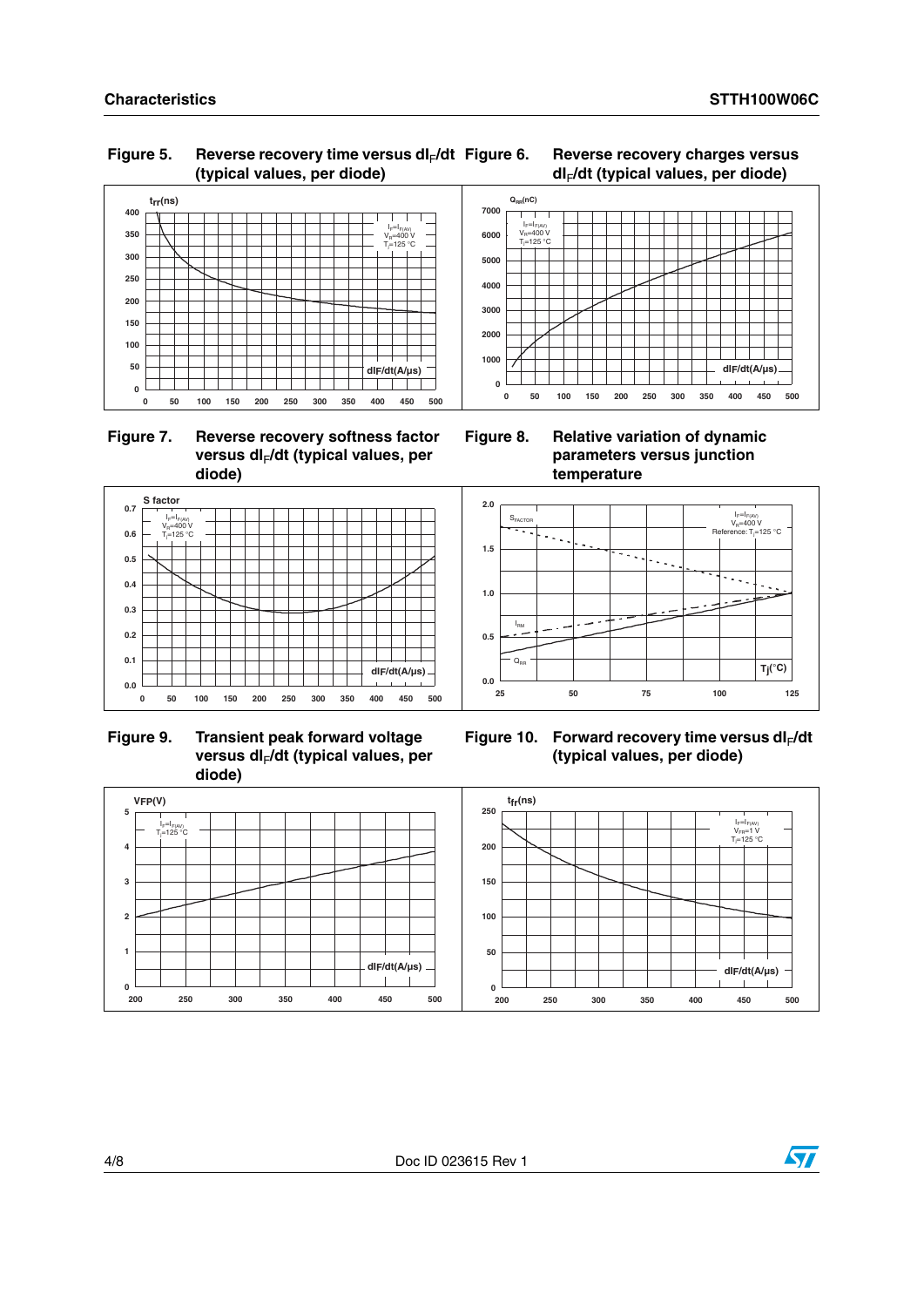### **Figure 11. Junction capacitance versus reverse voltage applied (typical values, per diode)**



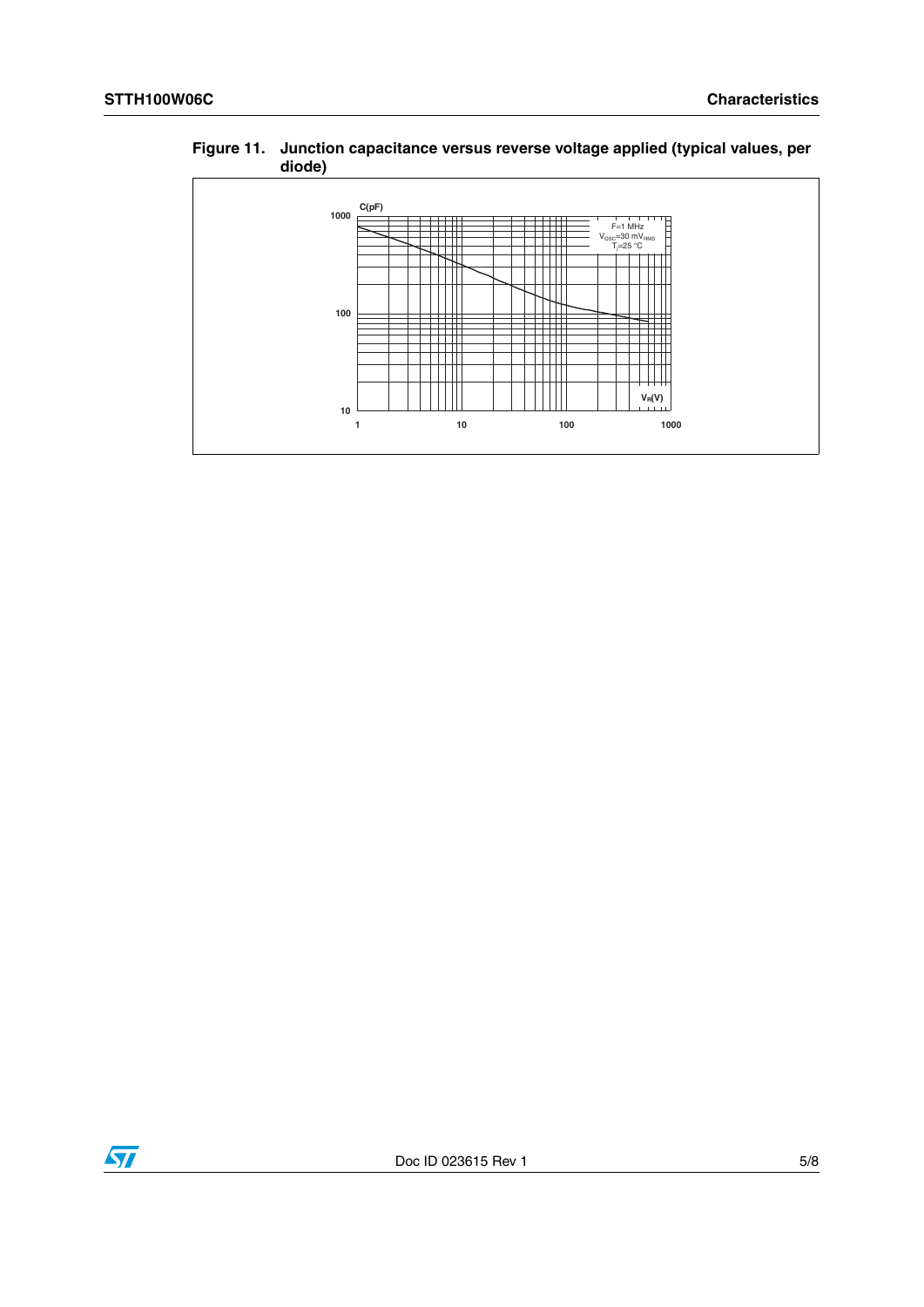## **2 Package information**

- Epoxy meets UL94, V0
- Cooling method: by conduction (C)
- Recommended torque value: 0.55 N·m (1.0 N·m maximum)

In order to meet environmental requirements, ST offers these devices in different grades of ECOPACK® packages, depending on their level of environmental compliance. ECOPACK® specifications, grade definitions and product status are available at: *[www.st.com](http://www.st.com).* ECOPACK® is an ST trademark.

Table 6. **Table 6. TO-247 dimensions**

|                                                      |                       |                  |                       | <b>Dimensions</b> |                    |       |       |               |       |  |
|------------------------------------------------------|-----------------------|------------------|-----------------------|-------------------|--------------------|-------|-------|---------------|-------|--|
|                                                      |                       |                  | Ref.                  |                   | <b>Millimeters</b> |       |       | <b>Inches</b> |       |  |
|                                                      |                       |                  |                       | Min.              | Typ.               | Max.  | Min.  | Typ.          | Max.  |  |
| $\overline{+}$<br>А<br>Е<br>$\cdot \circ$<br>Ö.<br>s |                       |                  | A                     | 4.85              |                    | 5.15  | 0.191 |               | 0.203 |  |
|                                                      |                       |                  | A1                    | 2.20              |                    | 2.60  | 0.086 |               | 0.102 |  |
|                                                      |                       | b                | 1.00                  |                   | 1.40               | 0.039 |       | 0.055         |       |  |
|                                                      | Heat-sink plane<br>ØP | b1               | 2.00                  |                   | 2.40               | 0.078 |       | 0.094         |       |  |
|                                                      |                       | ₾<br>۵Ļ          | b <sub>2</sub>        | 3.00              |                    | 3.40  | 0.118 |               | 0.133 |  |
| $\oslash$ R<br>D                                     |                       |                  | C                     | 0.40              |                    | 0.80  | 0.015 |               | 0.031 |  |
| L2<br>--@--                                          |                       |                  | $D^{(1)}$             | 19.85             |                    | 20.15 | 0.781 |               | 0.793 |  |
| L1]<br>b1                                            |                       |                  | Е                     | 15.45             |                    | 15.75 | 0.608 |               | 0.620 |  |
| b2                                                   |                       | $\psi_{\rm r}$   | е                     | 5.30              | 5.45               | 5.60  | 0.209 | 0.215         | 0.220 |  |
| b<br>$\overrightarrow{e}$                            | $\mathbf{c}$<br>A1    | <b>BACK VIEW</b> | L                     | 14.20             |                    | 14.80 | 0.559 |               | 0.582 |  |
|                                                      |                       |                  | L <sub>1</sub>        | 3.70              |                    | 4.30  | 0.145 |               | 0.169 |  |
|                                                      |                       |                  | L2                    |                   | 18.50 typ.         |       |       | 0.728 typ.    |       |  |
|                                                      |                       |                  | $\varnothing P^{(2)}$ | 3.55              |                    | 3.65  | 0.139 |               | 0.143 |  |
|                                                      |                       |                  | ∅R                    | 4.50              |                    | 5.50  | 0.177 |               | 0.217 |  |
|                                                      |                       |                  | S                     | 5.30              | 5.50               | 5.70  | 0.209 | 0.216         | 0.224 |  |

1. Dimension D plus gate protrusion does not exceed 20.5 mm

2. Resin thickness around the mounting hole is not less than 0.9 mm

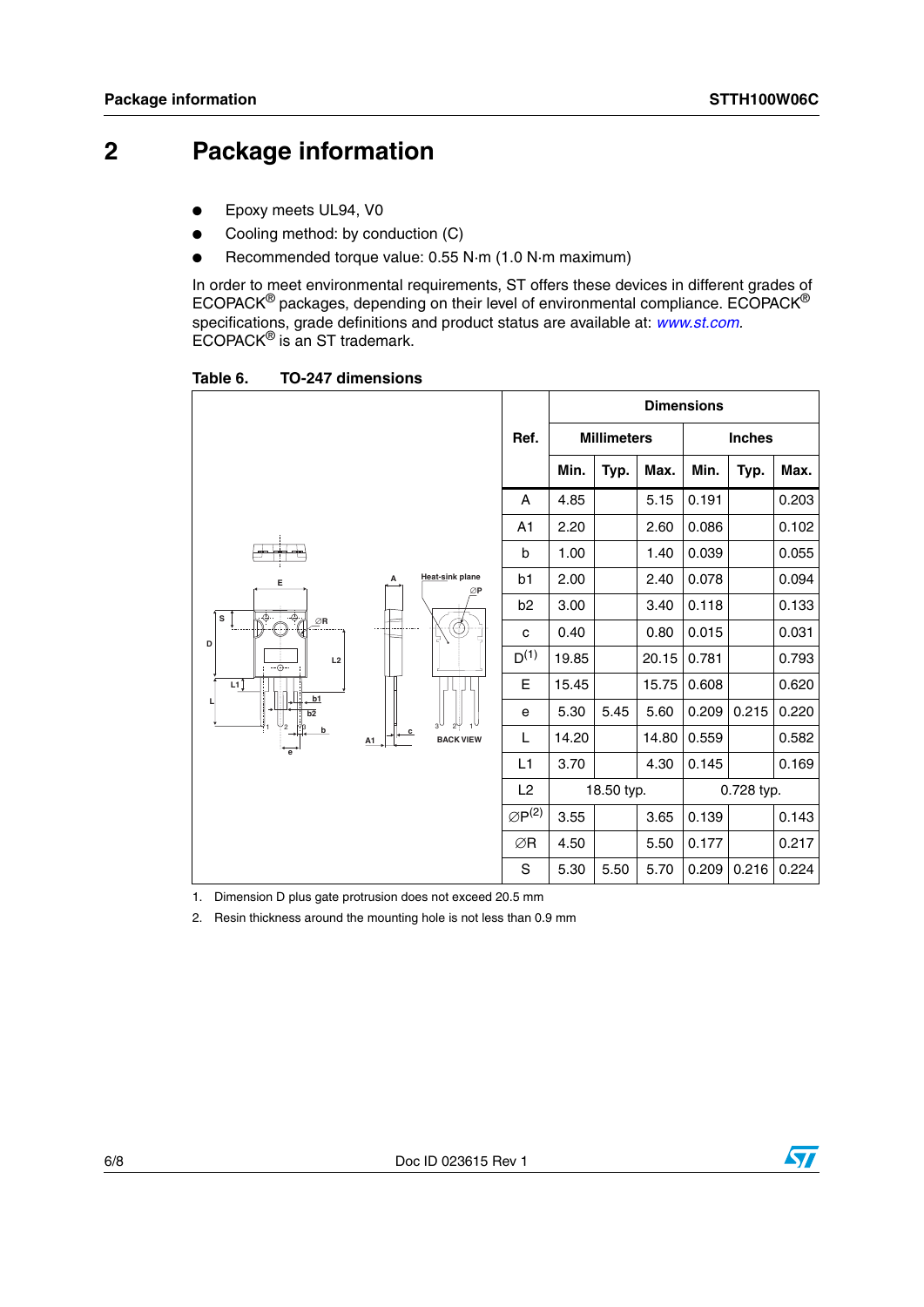## **3 Ordering information**

### Table 7. **Ordering information**

| Ordering type | Marking                     | Package |        | <b>Base atv</b> | Delivery mode |
|---------------|-----------------------------|---------|--------|-----------------|---------------|
|               | STTH100W06CW   STTH100W06CW | TO-247  | 4.46 a | 50              | Tube          |

## **4 Revision history**

#### Table 8. **Document revision history**

| Date        | <b>Revision</b> | <b>Changes</b> |
|-------------|-----------------|----------------|
| 05-Oct-2012 |                 | First issue.   |